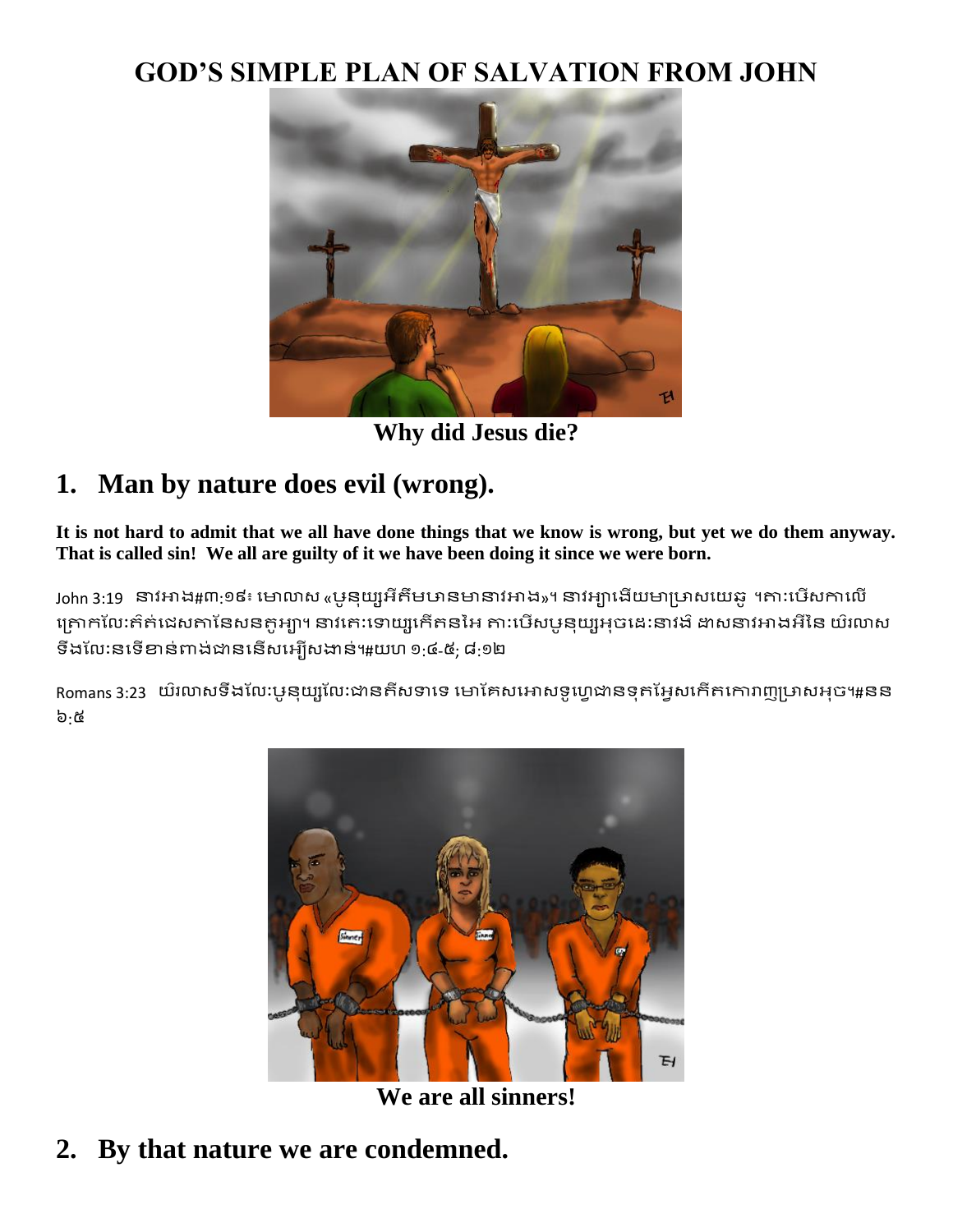John 6:40 អ្បានាវអុចឞឹឝ៌ប់៖ ឞូម៝សឆៃឝ៌ប់អីក៌នពាង់ ជេសរីញឆីងមាឝ៌ប់ គែសនាវរេសនហ៌រំ។ ដេសរីឝ៌ប់ជានឞូនុយ្សអី នៃអ៌ន់ទឹក់រេសតៃត៌ត់នារងគ្លែ:ទុត"។

John 3:18 ឞូម៌សញ្ជឆឺងមាក៌នអីនៃ មោគែសអោសគេ:ទោយ្យ។ យើនមាឞូម៌សមោ៣ឆីងលៃ:គែសគេ:ទោយ្យ យ៌រលាស ពាង់មោញឆីងមាក៌នងាយអឺកោរាញម្រាសនើម។#យហ ១២:៤៨

John 3:36 ឞូម៝ស៣ុឆីងមាក៌នអីនៃ ពាង់គែសនាវរេសនហ៊រ ឞូម៌សមោអោស៣ុឆីងមាក៌នអីនៃ ពាង់មោគែសអោសនាវ រេសនហ៊រ នហ៌មាកោរាញូប្រាសហោមកេ:ទោយ្យតាពាង់ងាន់រិ"។#យហ ៣:១៦



**There is a cost for sin!**

## **3. Jesus was in the world and he died for us.**

John 14:6 ប្រាសយេឆូ លាស៖ "គ៌ប់អ្យាជេងតឹមឞានមាត្រ៌ងអីហាន់ត៌ត់តាឞឺនើម មោហោមអោសគែស្យុត៌ងអេង គ៌ប់ អ្បាជេងនាវងាន់ គ៌ប់អ្បាជេងនាវរេស។ រាលាវបើសគ៌ប់ មោអោសហោមគែសគ្រឹងអាអេងជីតហាន់ត៌ត់តាបីគំប់៕រម ៥:១-២; អេដ ៣:១១-១២; ហេឞ ១០:២០

John 3:17 កោរាញូប្រាសដា:ក៌នពាង់ដុរតានែសនតូអ្យា មោអោសគៃមាតេ:ទោយ្យបួនុយ្យតានៃសនតូអ្យា យើនមាគៃមា រាក្លាយ្យបួនុយ្យយ៉ាមាក៌នពាង់អីនៃ។#យហ ១២:៤៧; លក ១៩:១០

John 1:10, 12 នាវអាងទូហ្វេមុនយ្យគុតានែសនតូអ្យា ពាង់អីនើមរាហាក់ញុដេងនៃសនតូយ៌រមាតា:បើសកោរាញូប្រាស ដា: តីសមាបូនុយ្យតានៃសនតូអាមោអោសគឺតនាល់ពាង់។ យើនមាបូម៌សអីហោមរ៌មពាង់ ដេងនើមអីញ្ញូឆីងមាពាង់ មូនុយ្សអីនៃពាង់អ៌ន់ជេងក៌នកោរាញម្រាសនើម។#រម ៨:១៤-១៥; ១យហ ៣:១

### **4. Salvation is a free gift, not by good works. You must take God's word for it, and trust Jesus alone!**

Salvation is trusting and receiving Jesus Christ as your Savior. It's trusting in the fact that Jesus Christ died on the cross of Calvary to pay for your sins! It's realizing there is absolutely nothing whatsoever you can do to save yourself and *completely* trusting in Jesus Christ to save you! It's not any church that saves. It's not any baptism, not good works, not sacraments, not repenting, not praying through, not living a good life — **IT'S NOT ANYTHING YOU CAN DO!**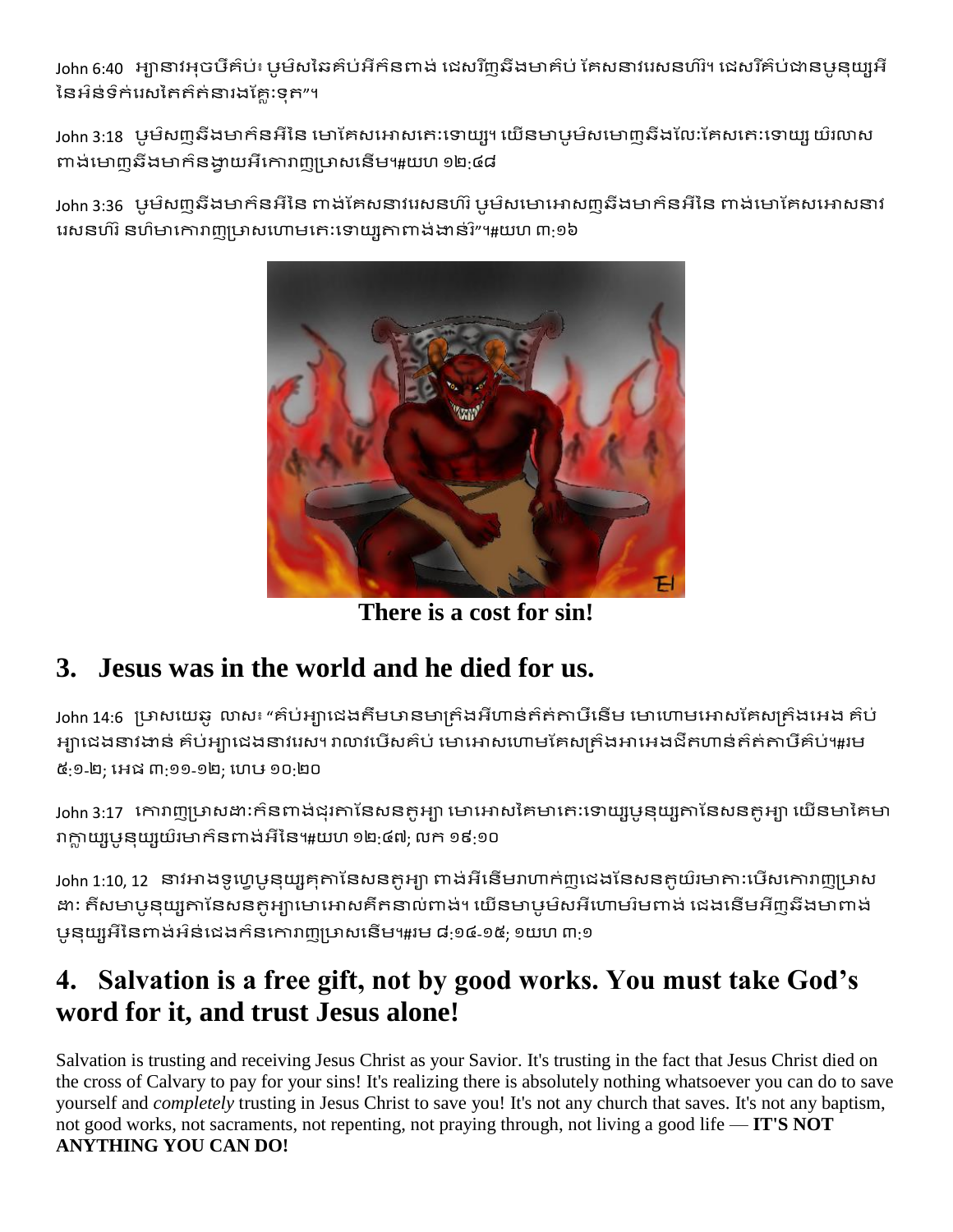Acts 4:12 មោហោមអោសឝែសឞូនុយ្សអេងជីតមាទើយរាក្លាយ្យបូនុយ្យតានៃសនតូអ្យា មោហោមអោសឝែសឞូនុយ្យអេង ជីតកោរាញ្ញម្រាសអ៌ន់មាបូនុយ្សគៃមារាក្លាយ្សឞ៌ន់"៕ការ ១៥:១១; មថ ១:២១; ១កោ ៣:១១; ៦:១១; ១តម ២:៥

Ephesians 2:8-9 តា:បើសនាវអែ្អសកោរាញូប្រាស ទឹងពាង់រាក្លាយ្សខាន់អៃមៃ យ៌រមាខាន់អៃមៃញុឆ៌ងមាប្រាសក្រីស ។ នាវ រាក្លាយ្សអីនៃមោអោសតា:បើសនទើខាន់អៃមៃនើមជាន ជេងតា:បើសគោរាញហ្រសនើមអ៌ន់ទើមទាម៕#រម ៣:២៤; ៩:១៦; តត ៣:៤-៦; កាល ២:១៦ ១មោដ៌ង់ទីតា:បើសឞូនយ្បូជានអែស គៃមាលើយអ៌ន់ទូហេឞូនយ្សនហីអេងឆាក់ពាង់ មនើម។

Titus 3:5 ពាង់រាក្លាយ្យផូងឞ៌ន់។ មោទីអោសពាង់រាក្លាយ្យយ៌មោឞ៌ន់លែ:ជានឆ៌ង់ ពាង់គែសនាវយោ:នអាចទើម ទឹងពាង់ រាក្លាយ្សឞ៌ន់អាូ។ នអ៌ប់មាពាង់អ៌ន់ប្រាសហេងអែុសអីក្លិសអែុសគុតាឆាក់ឞ៌ន់ ដេសរីនាវទើយប្រាសហេងអែុសជាននួយ្ស នហ៌ម់ឞ៝ន់អ៝ន់មហែតឹមឞានមាទែសទតឹជីត ពាង់តឹមឞានមារាវផងឞ៝ន់អ៌ន់ក្លស។ កើតនទ្រីពាង់រាក្លាយ្យផងឞ៝ន់។

# **5. You must believe on the Lord and you will have everlasting life!**

John 5:24 "គ៌ប់មបើសនហេលនានេះងាន់មាខាន់មៃ បូម៌សអា្តាត់នាវគ៌ប់ងើយ ដេសរីញូឆីងមានើមតើមញ្ញដ្ឋាល់គ៌ប់ ពាង់អីនៃគេសនាវរេសនហ៊រ មោហោមអោសទើននាវកេ:ទោយ្ស ពាង់លែ:ក្លាយ្សបើសនាវខឹត គែសនាវរេសនហ៌រ។#យហ ៣:១៦; ៦:៤៧; ៨:៥១

John 6:47 គ៌ប់លាសនហេលនានេះងាន់មាខាន់មៃ៖ ឞូម៌សញ្ជឆឹងមាគ៌ប់ ពាង់អីនៃគែសនាវរេសនហ៌វិ។#យហ ៣:១៦; ៥:២៤

John 10:28 គ៌ប់អ៌ន់ខាន់ពាង់នាវរេសនហ៌រំ ខាន់ពាង់មោអោសមរារិសហេង មោដ៏ង់គែសទូហ្វេទើយពីតខាន់ពាង់បើសតី ែ៝ប់។#យ្ហ ៦:៣៩; រម ៨:៣៨-៣៩



*If you want to accept Jesus Christ as your Savior and receive forgiveness from God, here is prayer you can pray. Saying this prayer or any other prayer will not save you. It is only trusting in Jesus Christ that can provide forgiveness of sins. This prayer is simply a way to express to God your faith in Him and thank Him for providing for your forgiveness.*